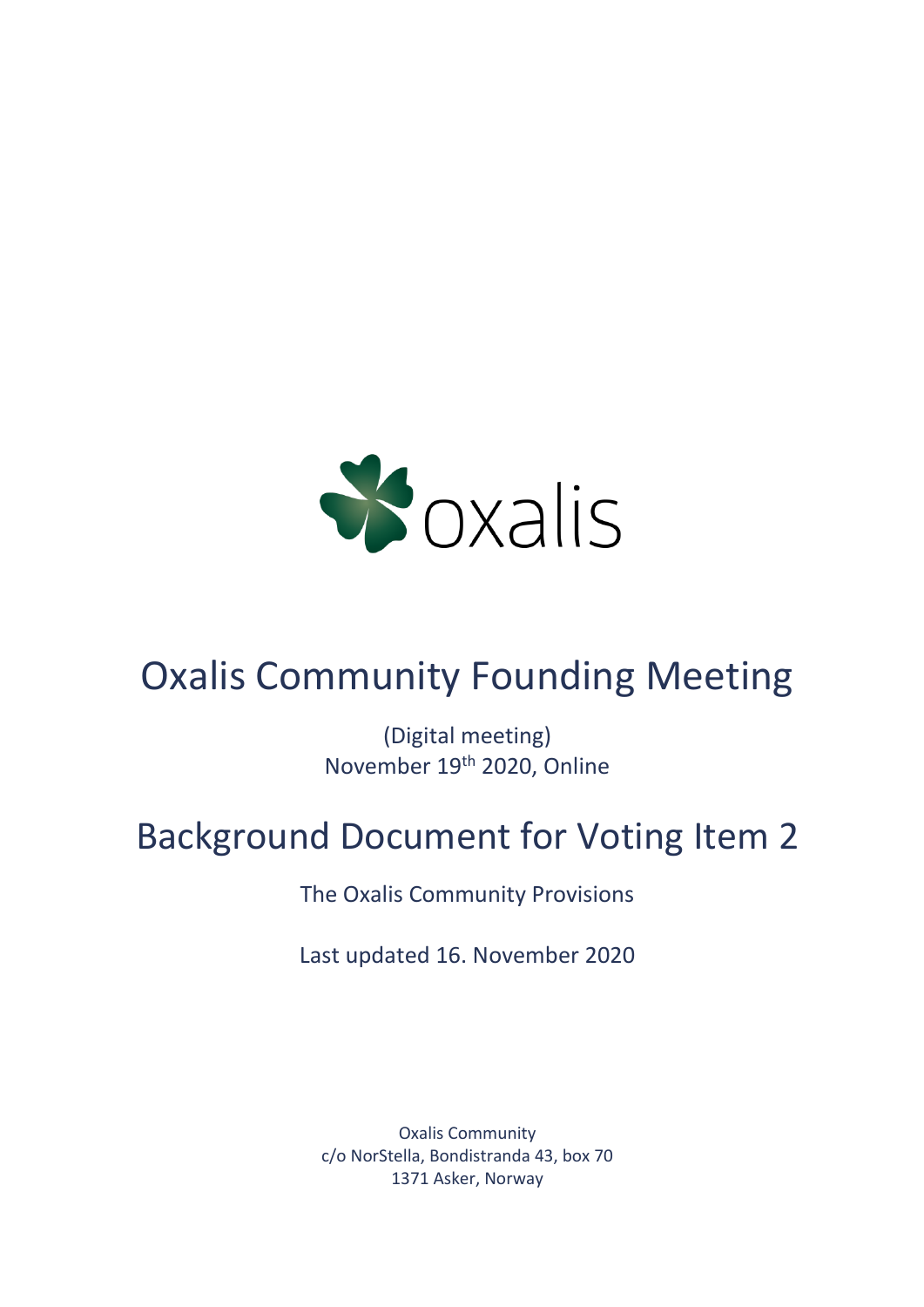

# **Table of Contents**

| 1     |                                                                                                        |  |
|-------|--------------------------------------------------------------------------------------------------------|--|
| 2     |                                                                                                        |  |
| 2.1   |                                                                                                        |  |
| 2.2   |                                                                                                        |  |
| 3     |                                                                                                        |  |
| 3.1   |                                                                                                        |  |
| 3.2   |                                                                                                        |  |
| 4     |                                                                                                        |  |
| 4.1   |                                                                                                        |  |
| 4.2   |                                                                                                        |  |
| 4.3   | Section III. Membership Criteria, Subscriptions, Withdrawal, Liability, Intellectual Property Rights 4 |  |
| 4.3.1 |                                                                                                        |  |
| 4.3.2 |                                                                                                        |  |
| 4.3.3 |                                                                                                        |  |
| 4.4   |                                                                                                        |  |
| 4.4.1 |                                                                                                        |  |
| 4.4.2 |                                                                                                        |  |
| 4.5   |                                                                                                        |  |
| 4.6   |                                                                                                        |  |
| 4.7   |                                                                                                        |  |
| 4.8   |                                                                                                        |  |
| 4.9   |                                                                                                        |  |
| 5     |                                                                                                        |  |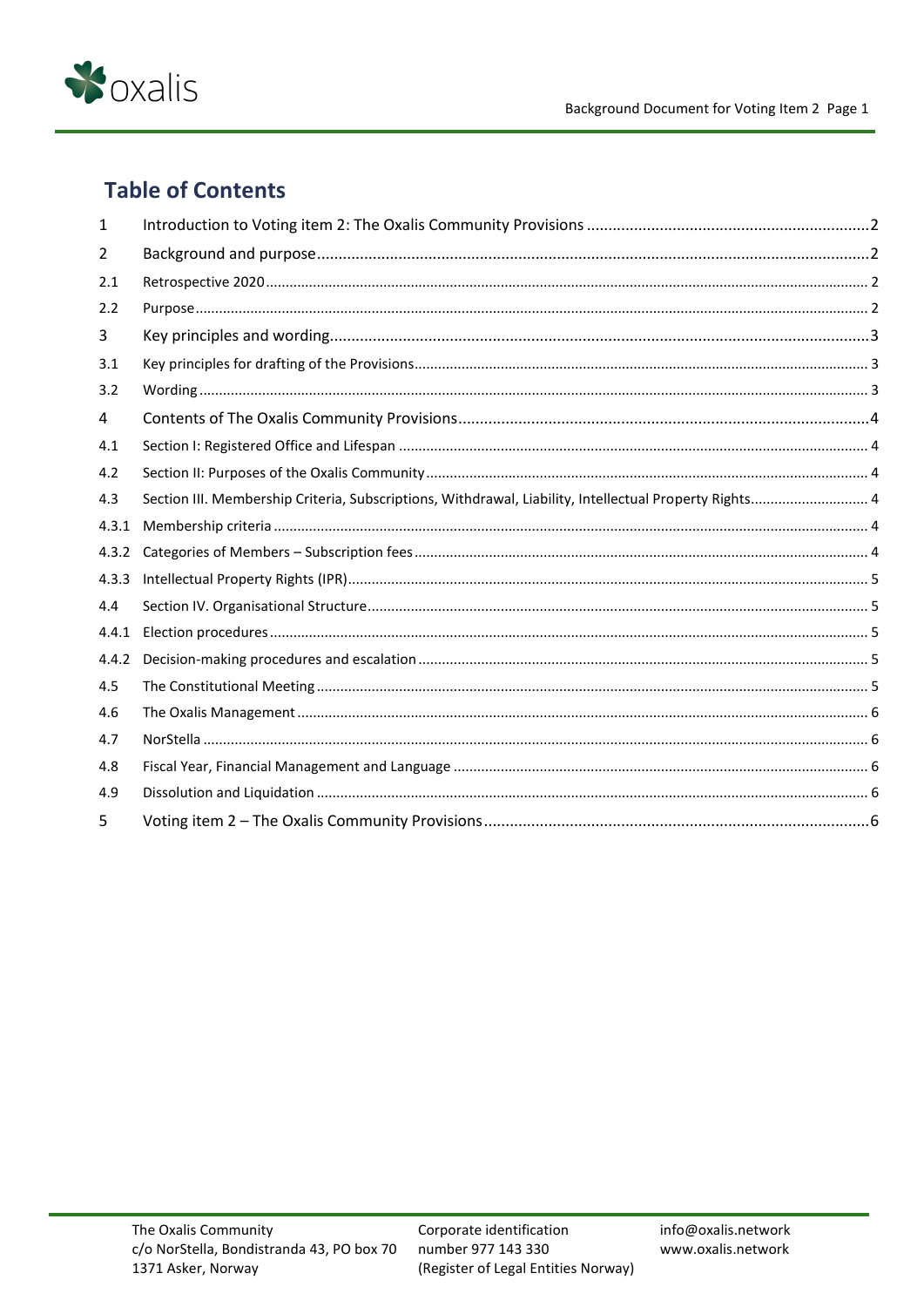

# <span id="page-2-0"></span>**1 Introduction to Voting item 2: The Oxalis Community Provisions**

At the founding meeting for the Oxalis Community on November 19<sup>th</sup>, 2020 members with voting rights are kindly requested to approve the Oxalis Community Provisions.

This background document provides the following main parts:

- Background and purpose
- Central principles and wording
- Voting item 2 approval of the Oxalis Community Provisions (chapter 5 of this document).

# <span id="page-2-1"></span>**2 Background and purpose**

#### <span id="page-2-2"></span>**2.1 Retrospective 2020**

In the first half of 2020 the Norwegian Digitalisation Agency decided to end all activities related to maintenance and further development of the Oxalis Software by September 1<sup>st</sup> 2020. The ownership and leadership for the Oxalis Software was transferred to NorStella, in order to ensure the maintenance and continued development of the Oxalis Software.

The primary purpose for founding an Oxalis Community is to establish a not-for-profit platform for the continued maintenance of the Oxalis open source software. A platform solid enough to ensure high quality and professionalism in the software development going forward – and with sufficient focus on Peppol requirements and new developments to ensure Peppol compliant ready-to-use software going forward.

#### <span id="page-2-3"></span>**2.2 Purpose**

The purpose of the Oxalis Community Provisions is to regulate a sustainable and transparent community who is willing to take responsibility for outlining the strategy and securing funding for the continued maintenance and development of the Oxalis Software.

The Oxalis Community Provisions will provide:

- The framework for community governance, as an independent activity under the neutral notfor-profit foundation NorStella.
- A lasting and predictable governance framework in a dynamic- and constantly growing community.

This document lays out the key Provision principles - including their underlying rationale.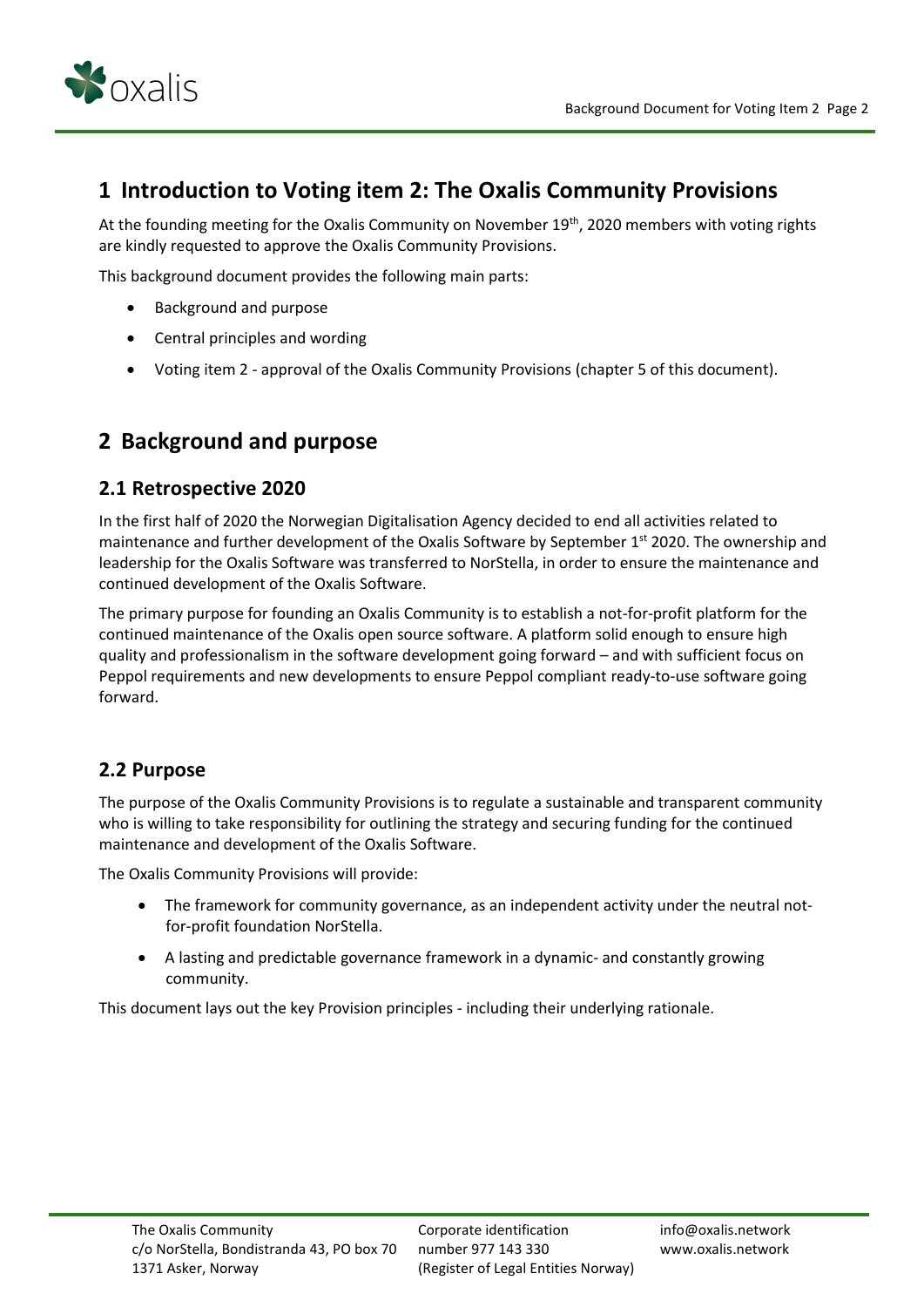

# <span id="page-3-0"></span>**3 Key principles and wording**

## <span id="page-3-1"></span>**3.1 Key principles for drafting of the Provisions**

Provisions are drafted based on two distinct priorities;

- To provide a governance structure: a sustainable and scalable framework for future governance of both the Oxalis Community and the Oxalis Software.
- To reflect the agreed terms and conditions<sup>1</sup> agreed in the Document of Understanding, signed October  $13<sup>th</sup>$  2020 (by DF $\emptyset$ <sup>2</sup> and NorStella).

Key principles and delimitations for drafting the Provisions include:

- The Provisions provide a Governance Model, not an organization. As such, these Provisions regulate the distribution of responsibilities between the main Oxalis Community bodies, not the actual organizational structure.
- The Provisions are focused on the Oxalis Community, and not on the various tasks to be solved by NorStella
- As the Oxalis Community's organizational structure can- and will be changed over time, the drafting of Provisions has been deliberately chosen as designation for organizational units, instead of specific terms or names.
- For the same reasons, the specific implementation of these Provisions is not described. Such descriptions should be found elsewhere, for instance in business plans, and should be updated independently.
- The Oxalis Community is not a legal entity, but a community under the existing not-for-profit foundation NorStella.

# <span id="page-3-2"></span>**3.2 Wording**

Based on the priorities and principles above, the Provisions implement specific wording. The below table contains examples of wording chosen for the drafting of these Provisions. The table is not exhaustive.

| <b>Provisions; general terms</b> | Governance model and work plan; specific terms |
|----------------------------------|------------------------------------------------|
| <b>Oxalis Management</b>         | The Oxalis Community Management Team           |
| Operational unit                 | The Oxalis Operational Office                  |
| Members with voting rights       | Gold members                                   |

<sup>1</sup> [Document of Understanding](https://54e26da9-fbf2-465a-b113-519dff24ebfc.filesusr.com/ugd/7dc7ee_88cc4183552548d68e8bde2090d5b097.pdf)

<sup>&</sup>lt;sup>2</sup> The responsibilities and ownership were transferred from The Norwegian Digitalisation Agency to DFØ on September 1<sup>st</sup> 2020 before DFØ transferred the Oxalis Software to NorStella.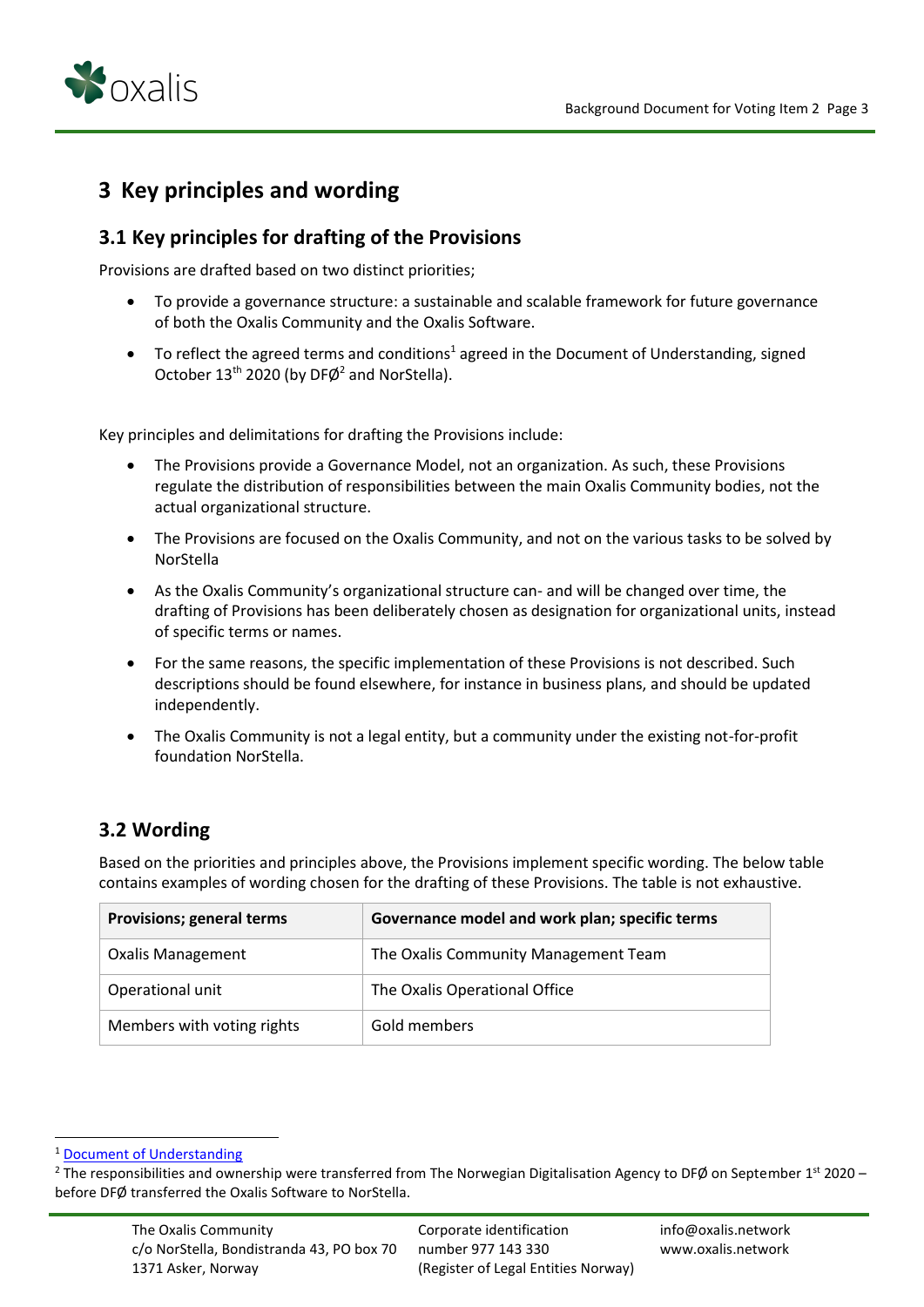

# <span id="page-4-0"></span>**4 Contents of The Oxalis Community Provisions**

This section explains the content and rationale for all sections of the Oxalis Community Provisions.

## <span id="page-4-1"></span>**4.1 Section I: Registered Office and Lifespan**

This section satisfies the legal formalities and specifies legal entity and registered office. The Document of Understanding requires that the responsibility for the Oxalis Software is assumed by a legal entity.

## <span id="page-4-2"></span>**4.2 Section II: Purposes of the Oxalis Community**

This section satisfies several requirements from the Document of Understanding:

- Organisation based on not-for-profit principles
- Govern sustainability
- Defining a roadmap for the Oxalis Software.

It also describes the Oxalis Community's role as a:

- Funding mechanism
- Platform for user-driven development of the Oxalis Software.

# <span id="page-4-3"></span>**4.3 Section III. Membership Criteria, Subscriptions, Withdrawal, Liability, Intellectual Property Rights**

#### <span id="page-4-4"></span>**4.3.1 Membership criteria**

Membership with voting rights is limited to Oxalis implementers offering Peppol-based and Peppolcompliant services in one or more Peppol domains. The rationale behind this limitation is to ensure that the Oxalis Software is managed and developed in a way that is in the users' interest. This section satisfies requirements in the Document of Understanding for user-driven development of Oxalis.

A minimum of 10 gold members will ensure a minimum level of capabilities in the Oxalis Community, and it satisfies the associated requirement included the Document of Understanding.

#### <span id="page-4-5"></span>**4.3.2 Categories of Members – Subscription fees**

Members are required to pay a registration fee and an annual subscription fee - both of which support the purpose and activities in the Oxalis Community. The subscription fee levels are decided by Oxalis Management annually and provides the budget framework within which the Oxalis Community can operate.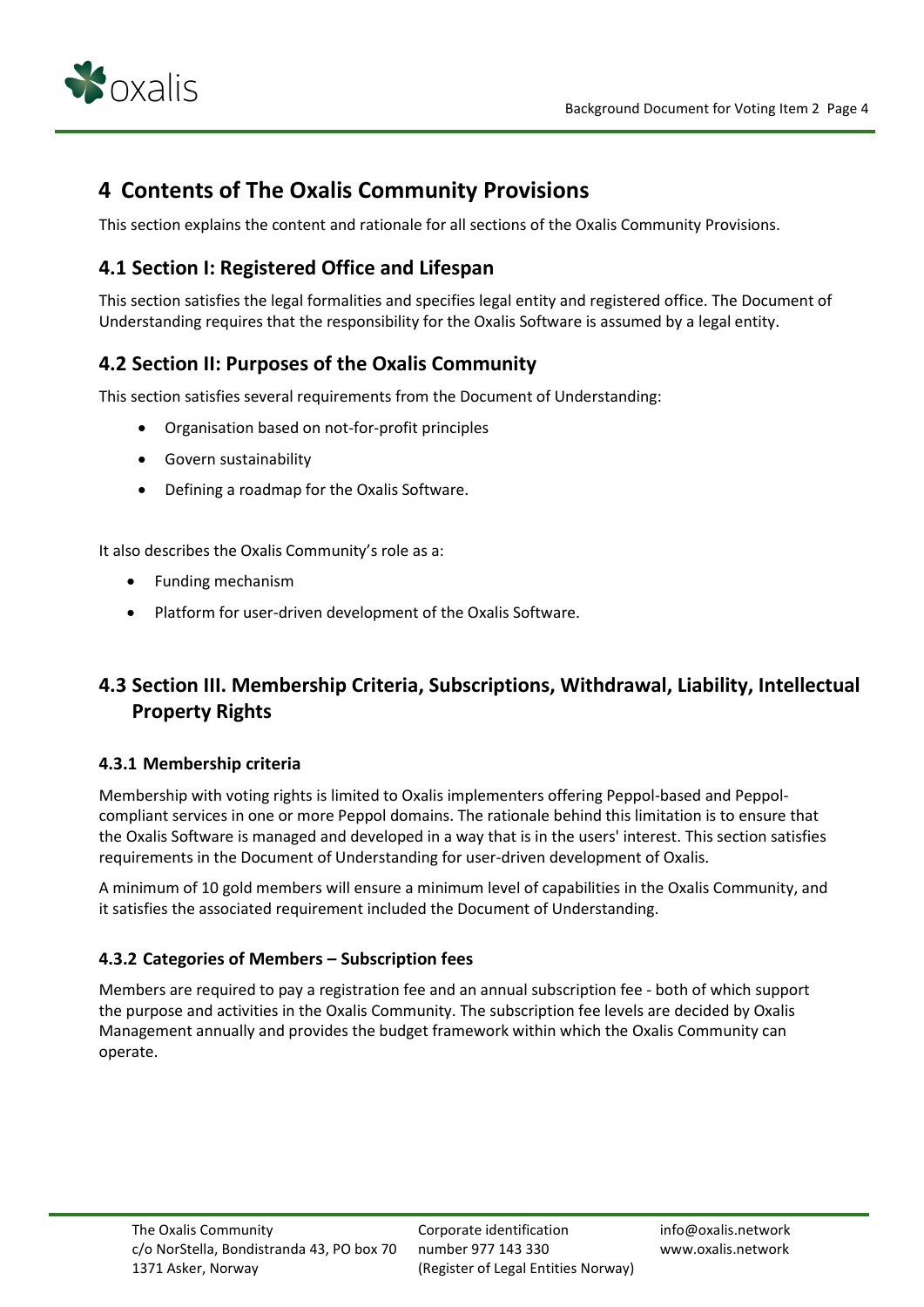

#### <span id="page-5-0"></span>**4.3.3 Intellectual Property Rights (IPR)**

This article specifies licensing rules as European Union Public License (EUPL) and/or the Mozilla Public License (MPL) open-source software license, which is in line with both the current licensing rules and satisfy specific requirements in the Document of Understanding.

In addition, the article regulates intellectual property rights for contributions from the Oxalis Community members, and regulates reproduction, distribution and display of derivative works and the use of thirdparty materials.

## <span id="page-5-1"></span>**4.4 Section IV. Organisational Structure**

This section describes the three main governance areas for the Oxalis Community, placing responsibility in the governing bodies of the annual Constitutional Meeting, the Oxalis Management and NorStella. The detailed governance will be determined by the Oxalis Management.

As the Oxalis Community's organizational structure can- and will be changed over time, the Provisions deliberately use general terms as designation for organizational units, instead of specific terms or names.

#### <span id="page-5-2"></span>**4.4.1 Election procedures**

This article limits candidacies to formally elected role in the Oxalis Community to persons representing members with voting rights. The purpose is to ensure that the Oxalis Management has the necessary powers to lead both the direction and the activities in the Oxalis Community.

#### <span id="page-5-3"></span>**4.4.2 Decision-making procedures and escalation**

This article stipulate that decisions should be made through consensus by members with voting rights. If consensus is not possible, the Chair or two members in an elected Oxalis Community body can escalate a decision for a majority vote. If it is not possible for this Oxalis Community body to decide, the decision shall be escalated to the Constitutional Meeting.

The purpose of these articles is to establish mechanisms that ensure that decisions are made, and that the Oxalis Community is governed by the members. This article satisfies related requirements in the Document of Understanding.

## <span id="page-5-4"></span>**4.5 The Constitutional Meeting**

The annual Constitutional meeting is the supreme power of the Oxalis Community, holding all powers preserved in the Provisions. The Constitutional Meeting has the power to modify the Provisions, elect- or dismiss members of the Oxalis Management, approve activities, budgets and accounts – and to dissolve the Oxalis Community.

The Constitutional Meeting meets at least once per year. The frequency is decided by the Oxalis Community Management Team, or when a meeting is requested by more than 50% of the members with voting rights.